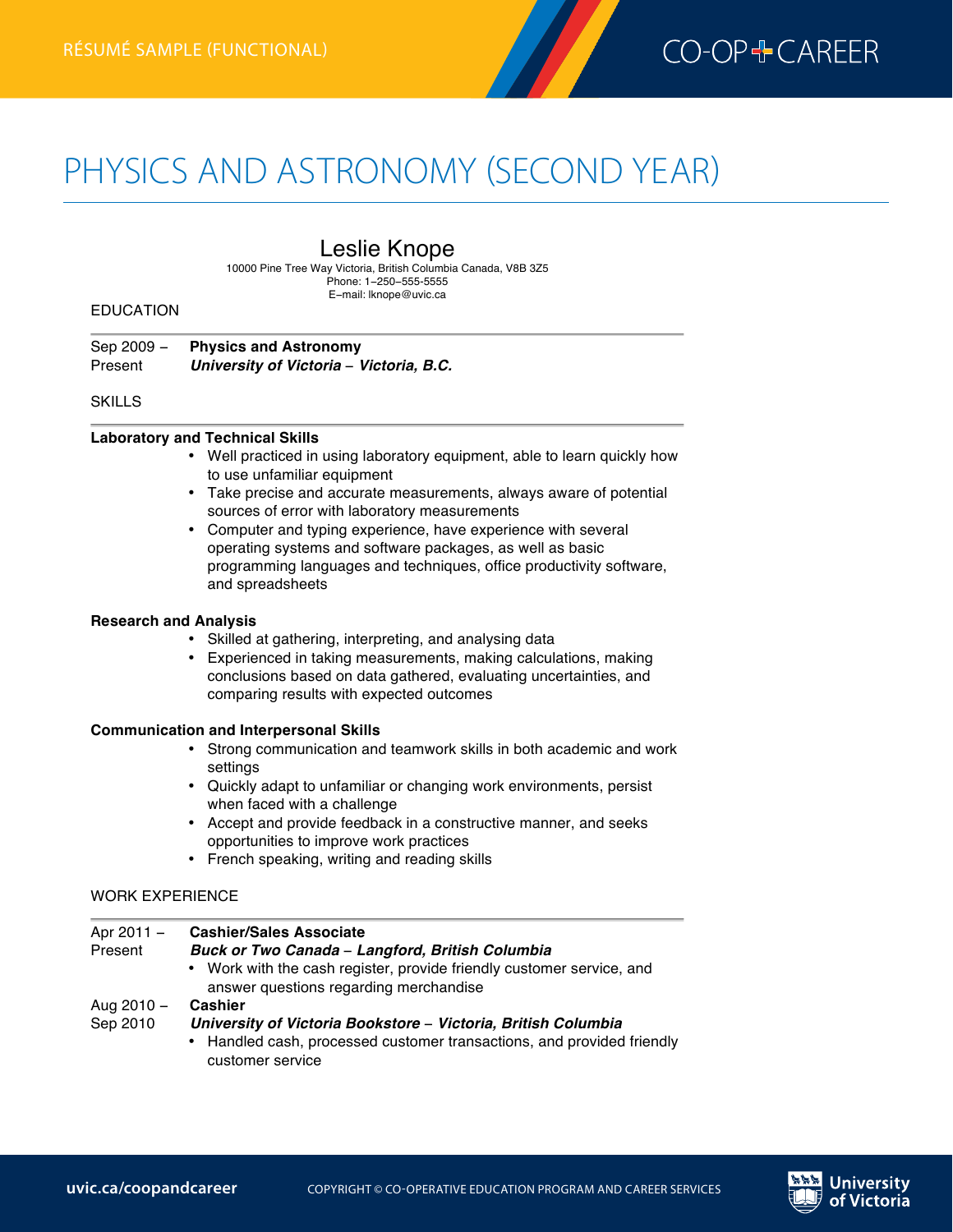# Jun 2010 − **Cashier/Greeter**

### Sep 2010 *Walmart Canada* − *Langford, British Columbia*

- Handled cash and credit and assisted customers, provided friendly customer service, created a welcoming atmosphere, prevented theft
- Recognized twice as a "Walmart Shining Star" for outstanding workmanship, asked to stay after initial work contract ended

# Jun 2009 − **Front End Assistant**

### Sep 2009 *Costco Wholesale Langford* − *Langford, British Columbia*

- Worked with the cash register, provided friendly customer service, directed customers through the store, and answered questions regarding merchandise
- Asked to stay after initial work contract ended

# VOLUNTEER EXPERIENCE

| Sep 2010 -<br>Present | <b>Marketing Coordinator</b><br>UVic Physics and Astronomy Student Society - Victoria, British<br>Columbia<br>Plan and organize society events, advertise events to students |
|-----------------------|------------------------------------------------------------------------------------------------------------------------------------------------------------------------------|
| Sep 2007 -            | <b>Jazz Band Representative</b>                                                                                                                                              |
| Jun 2009              | Belmont Senior Secondary Music Executive - Langford, British<br>Columbia                                                                                                     |
|                       | Planned and organized classes, performances, and trips, advertised<br>performances to the public                                                                             |
| Mar 2006 –            | <b>Cashier in Concession, Field Maintenance</b>                                                                                                                              |
| Aug 2009              | Langford Fastball Association - Langford, British Columbia                                                                                                                   |
|                       | • Volunteered in concession and assisted with field maintenance                                                                                                              |
| <b>AWARDS</b>         |                                                                                                                                                                              |
| 2009                  | <b>UVic President's Entrance Scholarship</b>                                                                                                                                 |
| 2009                  | BC Passport to Education (2007, 2008, 2009)                                                                                                                                  |
| 2009                  | <b>Provincial Examination Scholarship</b>                                                                                                                                    |
| 2009                  | Dogwood District Award for Musicianship                                                                                                                                      |
| 2009                  | Music Executive School Service Award (2007, 2008, 2009)                                                                                                                      |
| 2009                  | Honour Roll and Principal's List (2003 - 2009)                                                                                                                               |

# ACTIVITIES & INTERESTS

I first found my passion for astronomy and physics when my family bought a telescope when I was very young. To this day, one of my favourite activities is star gazing on clear nights. I am an avid reader, and when not reading science magazines, I particularly enjoy reading fantasy novels. I am also very athletic, and as with all aspects of my life I strive to be the best I can be when playing sports, whether it be fastball, figure skating, or alpine skiing. When not using my telescope or playing sports, I enjoy playing a variety of musical genres on my trumpet, which I have been practicing for ten years.